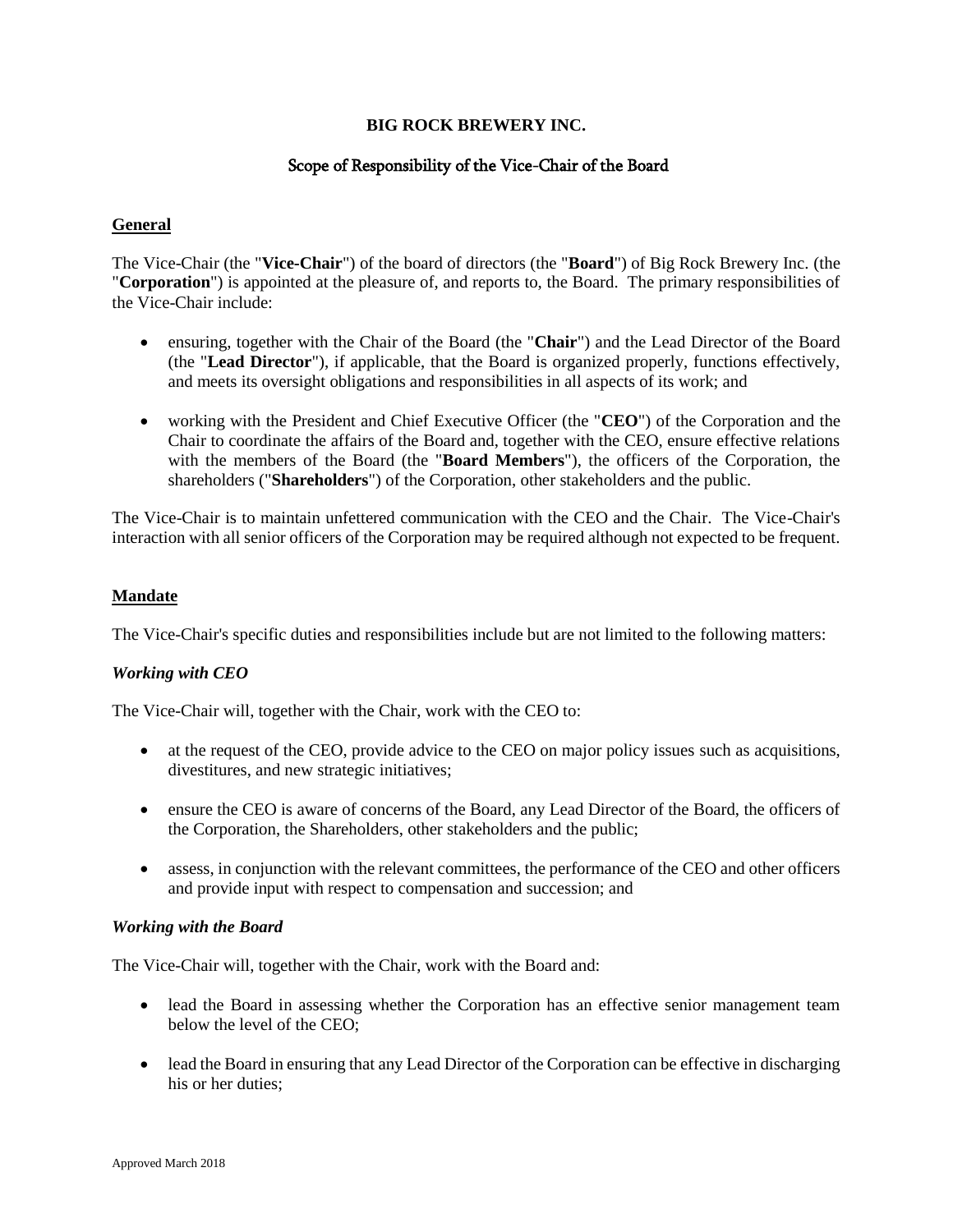- lead the Board in monitoring and evaluating the performance of the CEO and, to the extent applicable, the implementation of management succession and development plans;
- ensure the Board receives adequate and regular updates from the CEO on all issues important to the welfare and future of the Corporation, the Corporation and the Corporation's direct and indirect subsidiary entities (collectively, the "**Big Rock Group**");
- maintain a liaison and communication with any Lead Director of the Board, all other Board Members and all committee chairs so as to co-ordinate input from Board Members, and optimize the effectiveness of the Board and its committees; and
- in collaboration with any Lead Director of the Board and the CEO, ensure data requested by Board Members or Board committees is provided and meets their needs.

## *Managing the Board*

The Vice-Chair will have obligations to the Board, which will include the responsibility to:

- ensure the Board is alert to its obligations to the Corporation, the Shareholders, management, other stakeholders and pursuant to law;
- in the absence of the Chair, chair Board meetings;
- with the Chair or any Lead Director of the Board, establish the frequency of Board meetings and review such frequency from time to time, as considered appropriate or as requested by the Board;
- assist the Governance, Nomination & Compensation Committee and the CEO in determining a slate of Board Members to be nominated for election to the Board;
- in conjunction with the Governance, Nomination & Compensation Committee, recommend from among the independent members of the Board a candidate for the position of Lead Director of the Board, if applicable;
- recommend Board committees and their composition, review the need for, and the performance and suitability of, those committees and make such adjustments as are deemed necessary from time to time, all in conjunction with the CEO, the Board and the relevant committees;
- ensure the co-ordination of the agenda, information packages and related events for Board meetings in conjunction with the Chair, any Lead Director of the Board and the Corporate Secretary; and
- coordinate the review and assessment of individual attendance, performance and compensation and the size, composition, and overall performance of the Board, all in conjunction with the Board Members and the relevant Board committees.